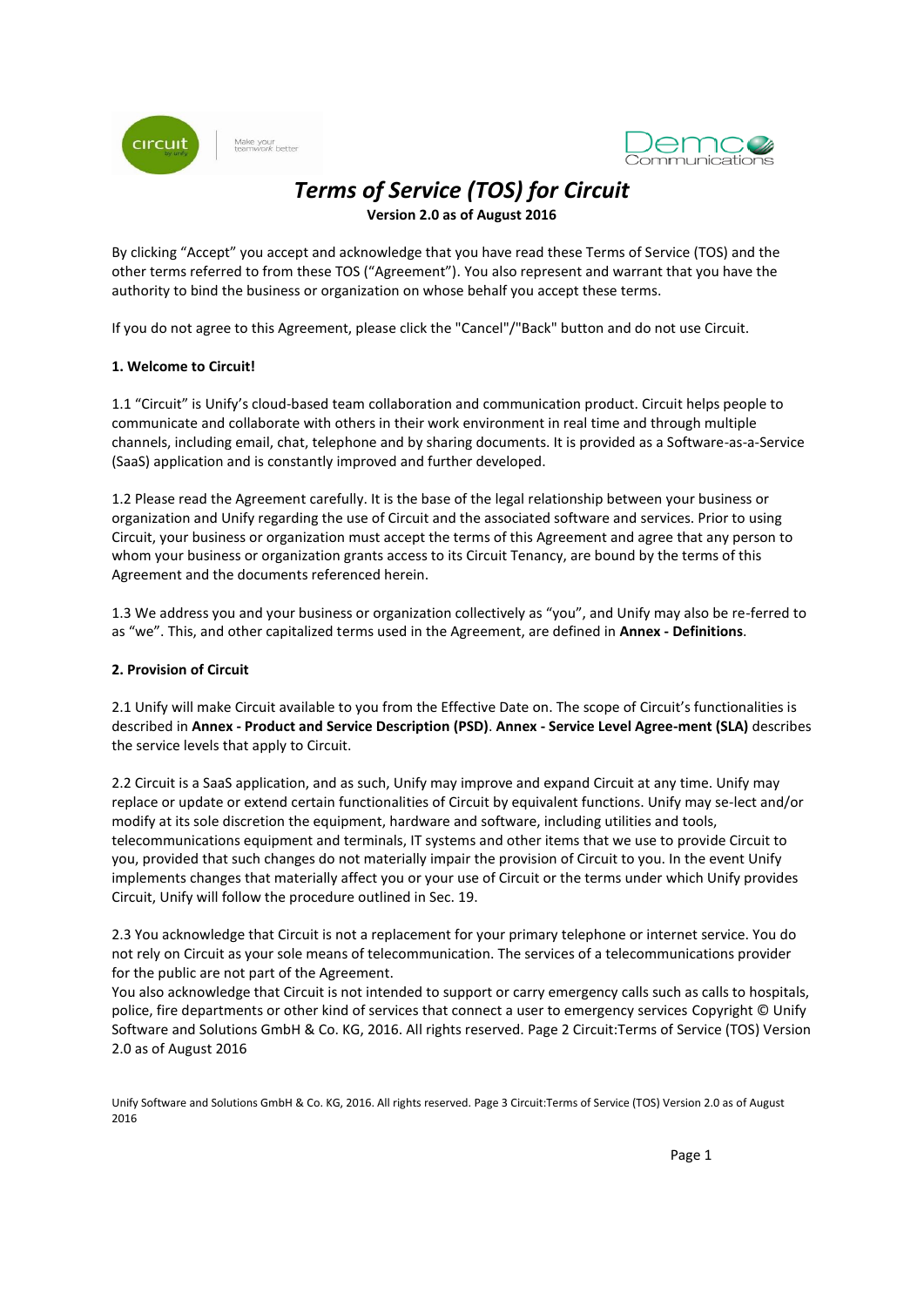answering point. It is your responsibility to provide for fixed (landline) telephone services or wireless (mobile) telephone services that offer access to such emergency services. Circuit does not support the special features required by emergency services, such as the provision of information about the loca-tion of the caller to the emergency service. Please note that this also applies if, technically, you could actually connect from Circuit to an emergency service. In this case, you will need to provide details of your physical location to enable the emergency services to respond to you.

2.4 When using Circuit, you must at all times comply with all Applicable Laws, including, but not limited to: (a) with respect to Personal Data, all applicable privacy laws and regulations and (b) laws or regula-tions relating to the recording of communications, including, when required, advising all participants in a recorded Circuit audio or video conversation or meeting that it is being recorded and that Circuit Us-er Data and Personal Data may be transferred outside the European Economic Area and the US. It is your responsibility to ensure that you have the right to use Circuit where you are located, as well as where your meeting invitees are located.

# **3. Support for Circuit**

When you sign up for Circuit, Unify will provide you with access to a variety of support services for Cir-cuit, including FAQs, videos and other technical support literature, support and communication forums such as the Circuit Support Forum and other product- and service-related information. The exact scope of the support services available to you may vary by the applicable Service Package/Circuit Support Plan and is described in detail in **Annex - Product and Service Description (PSD)**.

#### **4. Eligibility to sign up for Circuit**

4.1 Unify offers Circuit only to businesses and organizations i.e. all natural or legal persons or a partner-ships with legal personality who or which act in exercise of his, her or its trade, business or profession. We do not offer Circuit to other persons, in particular to consumers. In any case, a person less than 18 years old or who is considered a minor in its state or country of residence, cannot register for Circuit or be signed up by you as a Circuit User.

4.2 Without limitation to the statutory rules on businesses by appearance, if Unify reasonably believes that you or a specific Circuit User do not meet the above stated requirements, Unify may, without liability and at its sole discretion, block or delete that Circuit User Account(s) and their Circuit User Data and/or any portion, aspect or feature of Circuit. Depending on the case, Unify may elect to terminate the entire Agreement for cause with immediate effect.

#### **5. Signing up for Circuit**

5.1 To sign up for Circuit, you must complete a registration process and provide us with current, complete and accurate information, as prompted by the registration form. You must also accept the terms of the Agreement. If you act for a business or organization, depending upon the legal jurisdiction in which your business or organization operates, you may also need to conclude the Data Processing Agree-ment (DPA).

5.2 If you want to subscribe to the paid-for version of Circuit, or if you want to change your trial version into a paid-for version, you will also have to provide payment information, e.g. a credit card number, a VAT number and, if applicable, a separate billing address.

5.3 The information you provide must be current, true and complete and you must communicate any change to Unify without delay. Any delays or late payment caused by your failure to update the billing Copyright ©

Unify Software and Solutions GmbH & Co. KG, 2016. All rights reserved. Page 3 Circuit:Terms of Service (TOS) Version 2.0 as of August 2016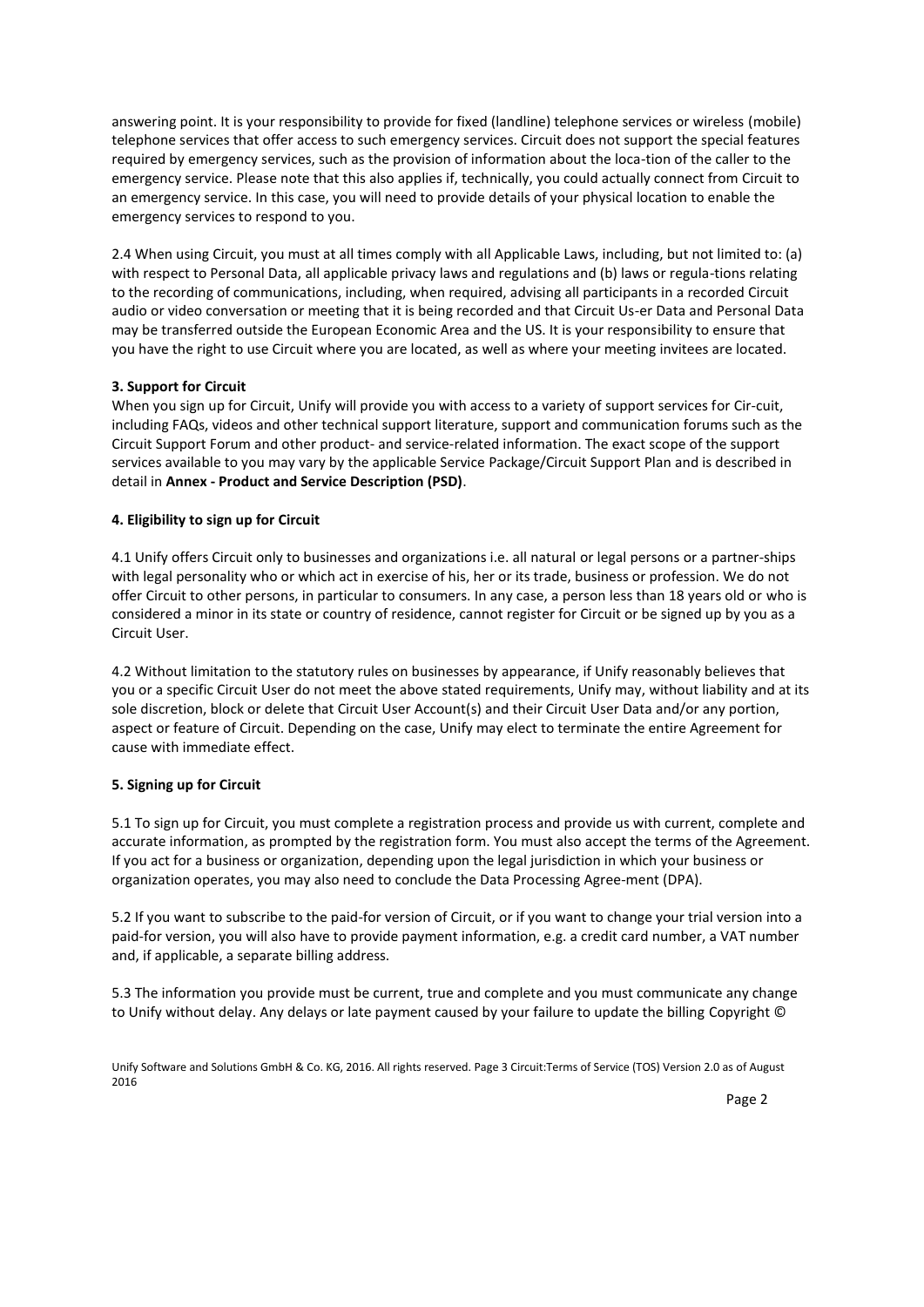information shall be your responsibility, as well as any costs caused thereby.

5.4 The registration for Circuit, whether or not it is for a Free or paid-for Service Package, and including those registrations made through Unify's Partners, will result in a binding proposal from your business or organization to Unify to enter into the Agreement. Unify will inform you if your proposal is accepted via direct email or through your Unify Partner. Unify is free to accept or deny any such proposal at Uni-fy's sole discretion. If it is accepted, the Agreement becomes effective, and if it is rejected, there is no Agreement and neither you nor Unify have any liability against the other party.

5.5 Once Unify has accepted your proposal, you and the other Circuit Users you create through the Circuit administration console will be given a username and password via email, which, upon initial access, must be changed to a password known only to such Circuit User. You must ensure that your pass-word(s) do not become known to unauthorized third parties. In the event you reasonably suspect that your password(s) have been compromised, you must notify Unify without delay. You are liable for all damages due to your fault to maintain the confidentiality of the passwords.

5.6 The first Circuit User that is created for your business or organization during the signup process will hold the role of the Circuit Tenancy Administrator. That first Circuit User will also hold the role of Cus-tomer Contact. The password for that account should be handled with special care.

5.7 All notices between the Parties shall be at least in text form, unless written form is specifically required in the Agreement. In the day-to-day business, all communications may be delivered electronically with effect for and against the Parties, e.g. via email or in some cases by means of notices in the app or on the login page, e.g. notices which are of general interest to all Circuit Users such as the announce-ment of new features or planned maintenance windows. Electronic communication, which recogniza-bly originates from a Party, will be attributed to that Party.

### **6. Feedback about Circuit**

Unify is very interested to hear about your comments, criticisms and suggestions for changes with re-spect to the design, the functionality and the performance of Circuit.

To the extent you provide Unify with such information and data about the tests you have done, the test results, and other material such as screenshots, recordings, concepts, etc. (collectively, "Feedback"), you agree that Unify owns all Feedback that you submit to Unify. You hereby assign and grant Unify all rights, title and interest in the Feedback and all Intellectual Property Rights herein, including the right to use, share, and commercialize the Feedback in any way and for any purpose. If requested by Unify, you or the competent person(s) within your organization will execute such further instruments as Unify may reasonably request confirming Unify's unlimited ownership interest in such Feedback.

You will not give any Feedback that is subject to a license that requires Unify to grant any rights (e.g., Freeware and Open Source License) or make any payments to third parties because the Feed-back was incorporated into Circuit or the Documentation or any other of Unify's products, software, or services or other items. These rights survive the term of this Agreement.

For the avoidance of doubt, with the exception of the Feedback you provide to Unify, Unify does not claim ownership of any of the User Content you submit to Circuit (see also below). You should careful-ly review your Feedback and possibly clean it of any User Content that you do not want Unify to own.

#### **7. Right to Use Circuit User Data, Handling of Circuit User Data**

7.1 By signing up for Circuit and submitting Circuit User Data to Circuit, you agree that Unify and Unify's affiliates, contractors, resellers and partners shall have, for the term of the Agreement, the world-wide,

Copyright © Unify Software and Solutions GmbH & Co. KG, 2016. All rights reserved. Page 4 Circuit:Terms of Service (TOS) Version 2.0 as of August 2016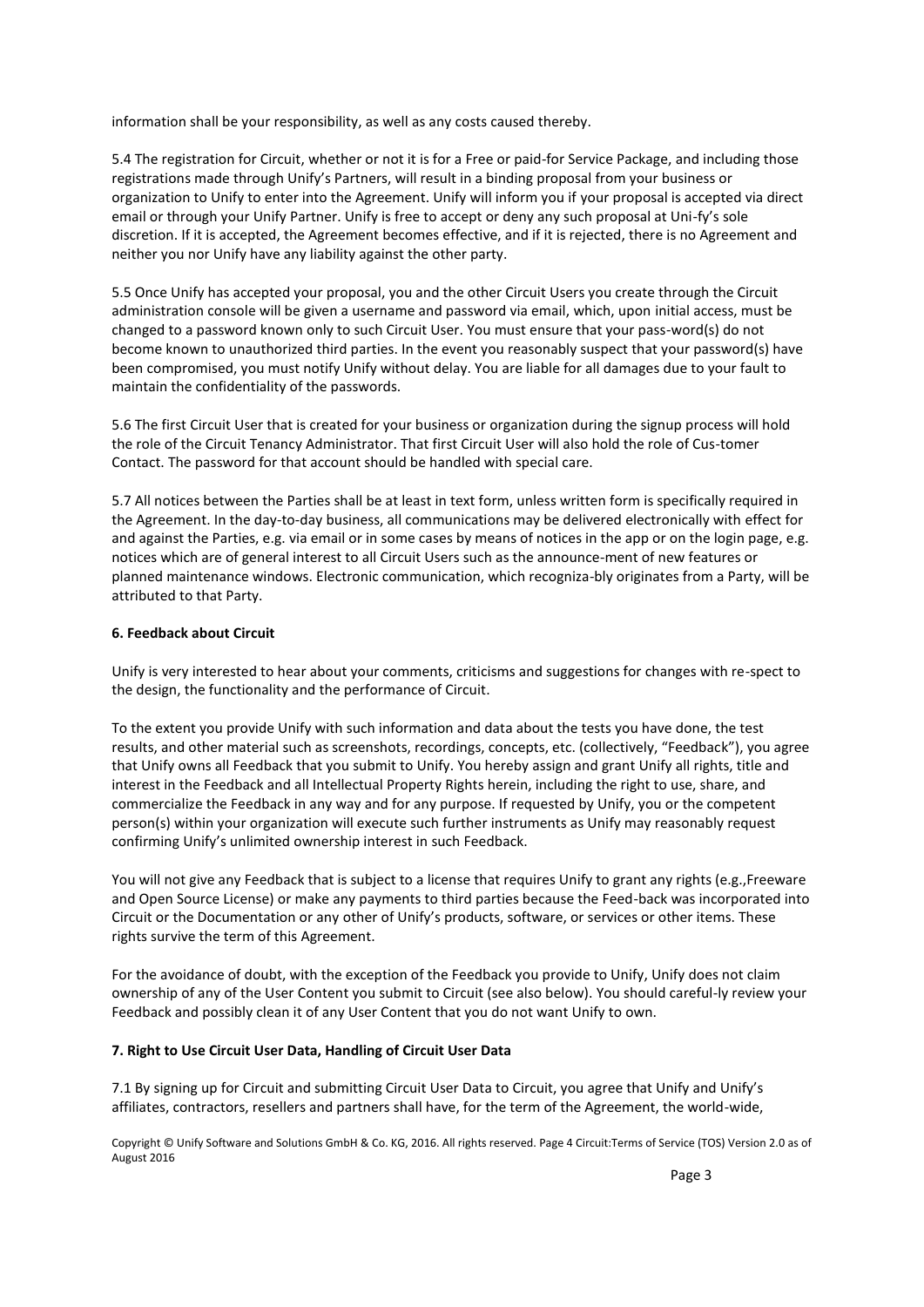royalty-free, sub-licensable, right and license to use, modify, process, reproduce and distribute the Circuit User Data, solely for the purpose of providing Circuit to you and the Circuit Users you appoint. This right and license also includes the right to publicly perform or publicly display the Circuit User Da-ta, where such facilities are provided within or through Circuit and if effected by you. Unify's contractu-al obligations to maintain the confidentiality of the Circuit User Data or Unify's data privacy obligations shall not be limited thereby.

7.2 You and your organization must have all the rights, licenses, and permissions required from third par-ties to use the Circuit User Data and to reproduce, publish, and display Circuit User Data within and outside of Circuit.

You acknowledge that Unify can treat all Circuit User Data submitted by you or one of your Circuit Us-ers to Circuit as if it is owned by you. Unify is only acting as a passive conduit for your Circuit User Da-ta. Unify does not claim any ownership rights in your Circuit User Data. Unify will not review, share, distribute, or reference your Circuit User Data except as provided herein or in the **Acceptable Use Policy (AUP)** for Circuit, or as this may be required by Applicable Laws.

7.3 If you object to any third party Circuit User Data, Unify will attempt to resolve that as per the procedure described in the **Acceptable Use Policy (AUP)**. In the event Unify finds such third party Circuit User Data to be permissible under the AUP, your sole remedy is to cease using Circuit. However, this does not constitute a right to prematurely terminate the Agreement.

7.4 If you believe that Unify or any of Unify's affiliates or any of your or a third party Circuit User (including Guest Users) violated a copyright, please first notify Unify of the potential copyright infringement or other intellectual property rights issue before taking legal action. The violation-resolution procedure described in the

**Acceptable Use Policy (AUP)** shall be applied accordingly.

7.5 You understand that publishing Circuit User Data on Circuit is not a substitute for registering it with a copyright office or any other intellectual property rights organization such as, for instance and where applicable, the U.S. Copyright Office.

# **8. Liability for Circuit User Data**

8.1 You are entirely responsible for any and all activities that occur under your Circuit Accounts and with your Circuit User Data. With your subscription to Circuit you acknowledge and consent, and you will make all of your Circuit Users including Guest Users acknowledge and consent, that all Circuit User Data is in your sole responsibility.

Circuit User Data may be accessible by the Circuit Tenancy Administrator. If a Circuit User is deleted, the Circuit User Data of that Circuit User may still be accessed by other Circuit Users who shared a Conversation with that Circuit User.

For technical reasons, inside the Circuit support Forum accounts of Circuit Users who posted content to the Circuit Support Forum will be disabled, not deleted. See the **Support Forum Rules (SFR)** for details.

8.2 You will indemnify, defend and hold harmless Unify from any and all third party claims, liability, dam-ages and/or costs (including, but not limited to, attorneys' fees) arising from a violation of sections 7 to 8 that is attributable to you.

# **9. Data privacy**

9.1 By using Circuit, you and each of your Circuit Users will upload, create or receive Circuit User Data

Copyright © Unify Software and Solutions GmbH & Co. KG, 2016. All rights reserved. Page 5 Circuit:Terms of Service (TOS) Version 2.0 as of August 2016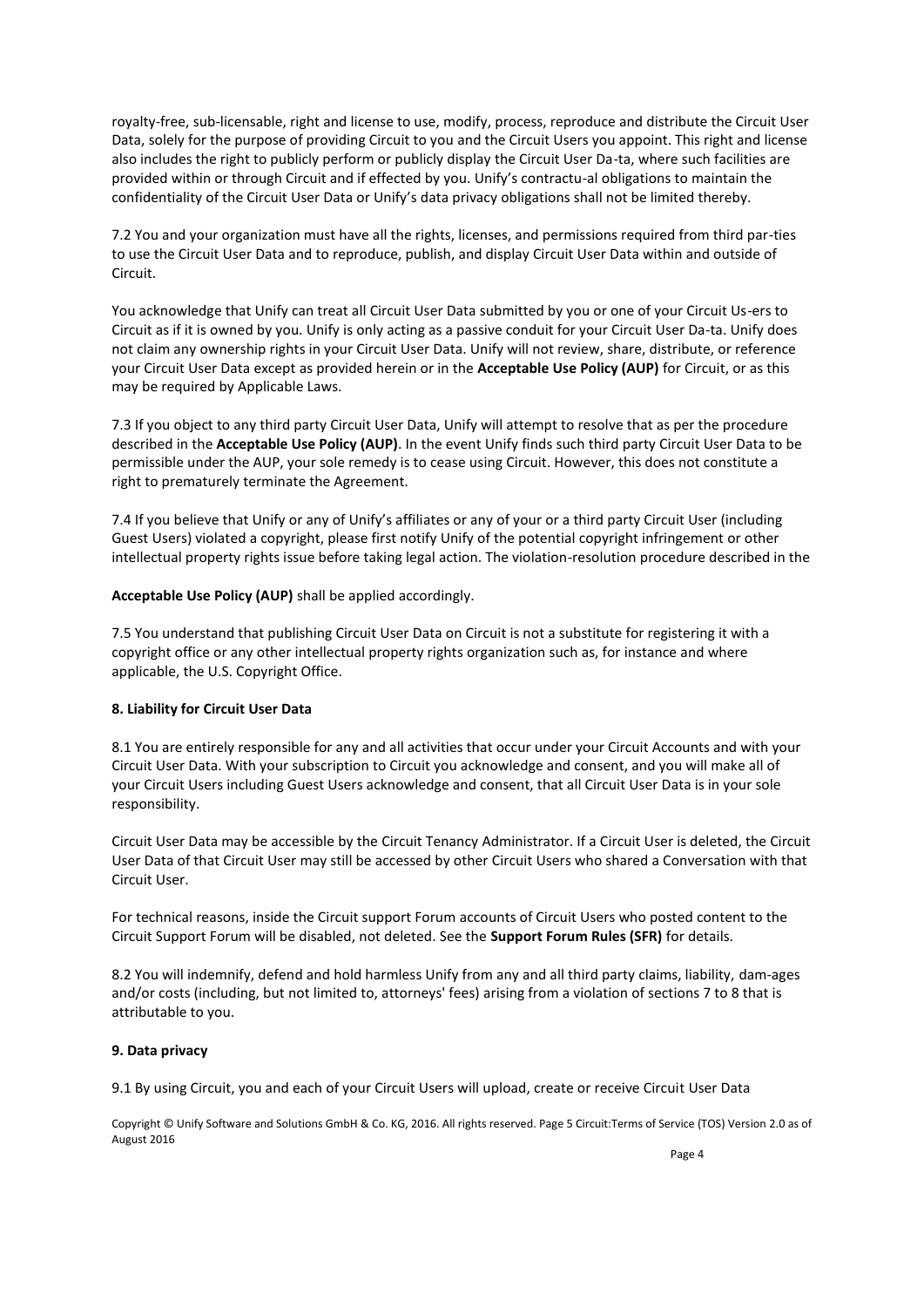containing personally identifiable information protected under Applicable Laws ("Personal Data"). Unify as the operator of Circuit is very serious about the safety and security of such Personal Data.

9.2 Unify will provide Circuit through personnel who are bound to data secrecy as defined by Applicable Law.

9.3 With regard to the Personal Data stored or otherwise processed by Unify, Unify will observe your directions and shall take the necessary technical and organizational measures to protect the Personal Data from disclosure or misuse. This shall also apply to Personal Data that Unify retains after the ter-mination or expiry of this Agreement. Unify's liability for breaches of data protection shall be excluded if Unify acted in accordance with a direction given by you.

9.4 Unify will process Personal Data obtained from you only for the purposes of providing Circuit and shall delete such Personal Data from Unify's systems if it is no longer needed for that purpose, subject to any data retention obligations required by Applicable Laws.

9.5 Unify may use subcontractors to provide Circuit. To the extent Unify uses subcontractors, we will im-pose upon them a similar obligation as per this section 9, in particular section 9.2 in accordance with the data protection provisions of this Agreement and Applicable Laws. Where required by applicable law, they shall be bound by contractual terms no less binding than the **Data Processing Agreement (DPA)** and follow a standard that meets or exceeds the standard provided for in the **Data Privacy Statement (DPS)**.

9.6 Unify has no control over, and is not responsible for, the privacy of any Circuit User Data that you have shared with others, so always use caution when giving out any Circuit User Data that may contain Personal Data or other sensitive information. You agree to meet all statutory required preconditions for your intended use of Circuit and the Circuit User Data for which you are responsible, e.g. by obtaining consent from employees so that in this regard Unify can provide Circuit without infringing any Appli-cable Laws. You are in particular responsible for observing your workers council rights of co-determination, where applicable. You and your organization shall indemnify Unify from all claims and damages resulting from your failure to do so.

9.7 More details on Unify's data protection measures can be found in the **Data Privacy Statement (DPS)** which must be presented to each single Circuit User at their first login and can be accessed from with-in Circuit at any time.

9.8 Where required by applicable law, if you represent an organization that signs up several Circuit Users for Circuit (Customer), you acknowledge and accept that primarily the **Data Processing Agreement (DPA)** shall determine your data privacy relationship with Unify. Thereunder, Unify will act as the data processor and you will be the data controller. The DPA, where applicable, takes precedence over the DPS. You hereby also agree that the terms of the DPA, where applicable, and the DPS shall apply to each of your organization's Circuit Users, and that you will take appropriate measures to ensure these terms are binding upon them.

# **10. Security**

10.1 Unify has implemented commercially reasonable technical and organizational measures designed to secure your Personal Data and Circuit User Data from accidental loss and from unauthorized access, use, alteration or disclosure. If you have entered into the DPA/DPS, you can find details about such measures in it.

10.2 While Unify does warrant that it will uphold the contractually agreed technical and organizational

Copyright © Unify Software and Solutions GmbH & Co. KG, 2016. All rights reserved. Page 6 Circuit:Terms of Service (TOS) Version 2.0 as of August 2016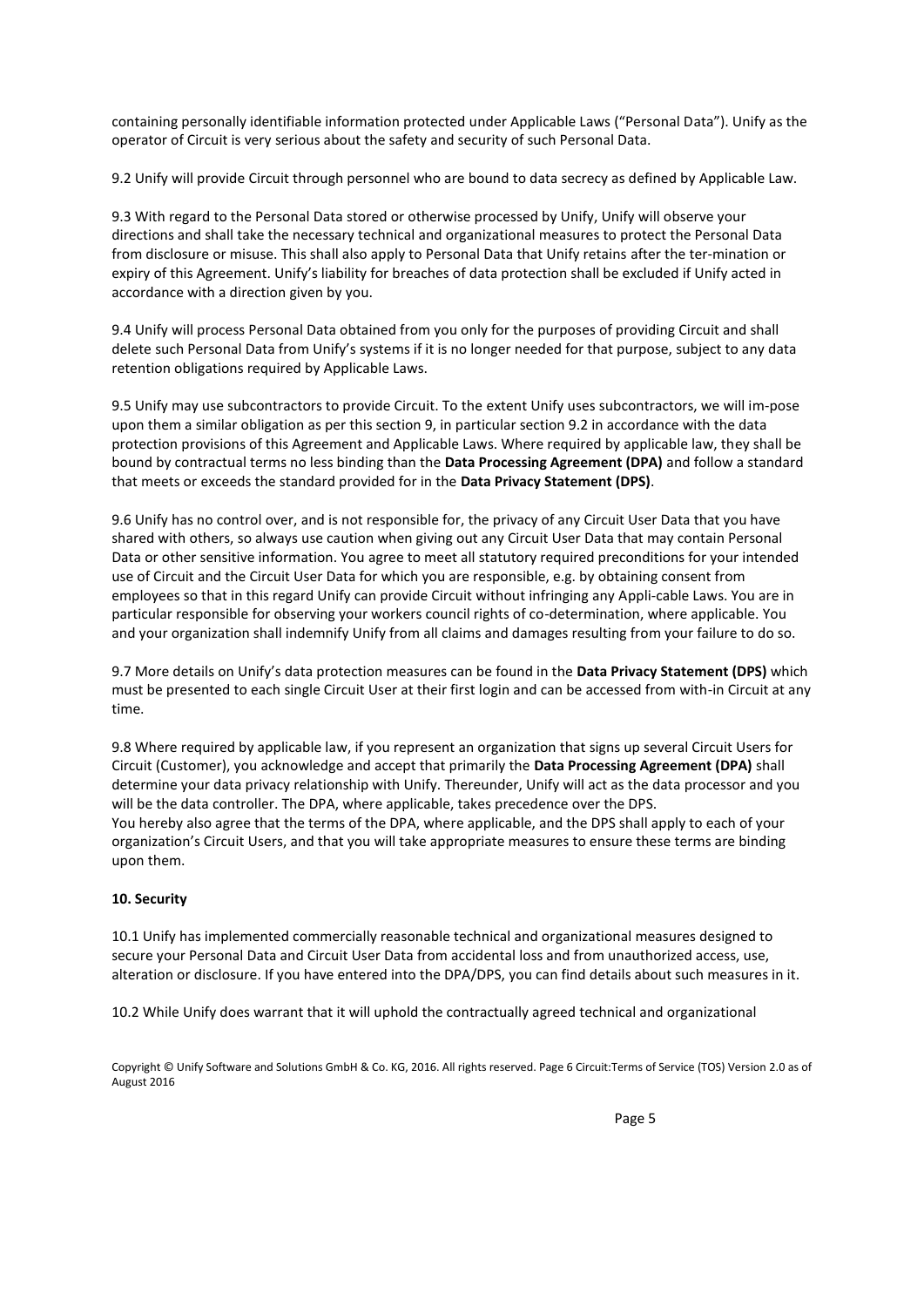measures, Unify doesnot guarantee that unauthorized third parties will never be able to defeat those measures or use your Personal Data and Circuit User Data for improper purposes. You understand that you provide your Personal Data to Circuit at your own risk and that Unify's liability with respect to Personal Data shall be limited as stipulated in this Agreement.

10.3 You are entirely responsible for maintaining the confidentiality of all of your access credentials to your Circuit accounts, such as passwords and in particular with respect to the Circuit Tenancy Administra-tor. None of your Circuit User's may use any other Circuit User's Circuit Account at any time without the permission of the affected Circuit User.

10.4 You must know the identity of any Circuit User you sign up or invite, including Guest Users. You may not permit parties that are unknown to you, or who have not identified themselves to you, to use Cir-cuit. Failure to do so may result in Unify blocking access to single Circuit Accounts or, in serious cas-es, of your entire access to Circuit up to and including the termination of the Agreement.

10.5 You agree to notify Unify immediately of any unauthorized use of your Circuit Accounts or any other breach of security that you know of or reasonably suspect. Unify will not be liable for any loss that you may incur as a result of someone else using your passwords or circuit Accounts, either with or without your knowledge, unless it was Unify's fault that the passwords were disclosed. You acknowledge and agree that in such event you could in turn be held iable to Unify for any damages and liabilites incurred by Unify or third parties due to that unauthorized use of your Circuit Accounts or passwords.

# **11. Local availability may be limited**

Circuit may not be available in, or accessible from, all countries or for use in a particular location. You are responsible for following the Applicable Laws in your jurisdiction, state or country and must not use Circuit, if such use would result in a breach of local Applicable Law. Unify reserves the right to modify or disable features and functionalities of Circuit and/or any related services, if required to comply with local Applicable Laws. In some cases some of your Circuit Users may need to use a separate instance of Circuit. Unify also reserves the right to block access to Circuit from certain countries or jurisdictions. Such limitation or modification or disablement does not entitle you to prematurely terminate the Agreement.

Please contact Unify or your Unify Partner, for the latest list of countries in which Circuit is available, and to learn about any functional variations applicable ot certain countries or jurisdictions.

# **12. License, Copyright and Ownership of Circuit**

12.1 Subject to the terms of this Agreement, Unify grants you, effective upon Unify confirming its ac-ceptance of your subscription application, and then for each version of Circuit that is made available to you under the Agreement, a worldwide, revocable (pursuant to any termination of the Agreement), non-exclusive, and nontransferable right under Unify's Intellectual Property Rights to access and use Circuit from any technically compatible device that is controlled by your organization, within the scope described in this Agreement and the Documentation. This right is subject to you paying the remunera-tion for your subscription to Circuit, except for the FREE Service Package, which Unify provides to you for free.

12.2 Save for this right to access and use Circuit, all title to and all Intellectual Property Rights in Circuit, including but not limited to all modifications thereto, be they based on Feedback or not, shall remain the exclusive property of Unify and shall not be used in any way other than as described in this Agreement or the Documentation. You acknowledge that, as between Unify and you, Circuit and all In-tellectual Property Rights with respect thereto are and will at all times be the property of Unify, even if

Copyright © Unify Software and Solutions GmbH & Co. KG, 2016. All rights reserved. Page 7 Circuit:Terms of Service (TOS) Version 2.0 as of August 2016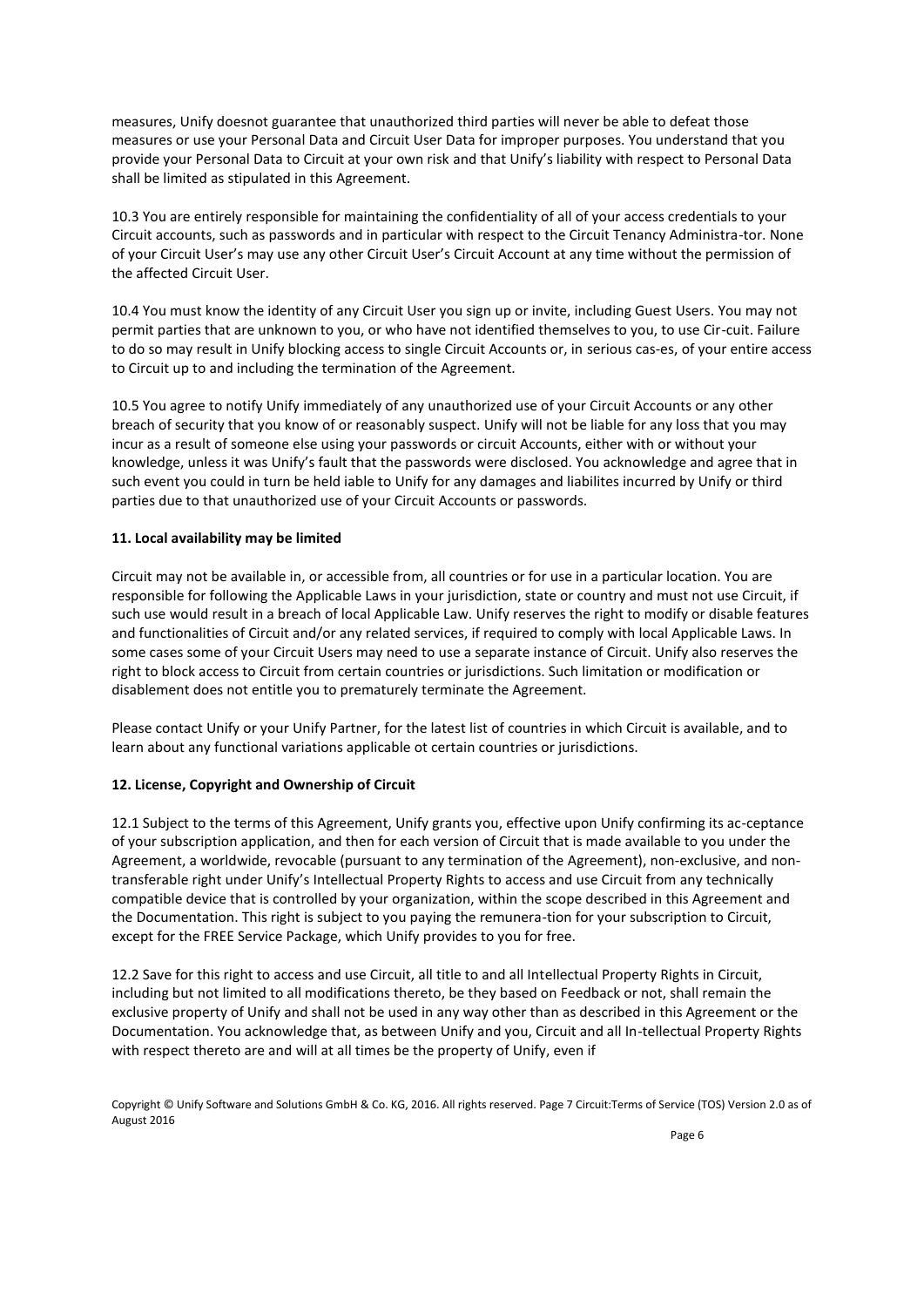suggestions made by you, e.g. as part of Feedback, are incorporated into subsequent versions of Cir-cuit.

12.3 You do not have any rights to disclose, sublicense, or otherwise transfer access to Circuit or any soft-ware that may be made available to you for download as part of your subscription to Circuit, or the re-lated documentation, or other of Unify's proprietary information. You may not sub-rent or sub-lease Circuit to any third party, including any of your Affiliates, unless explicitly agreed in writing with Unify. You may not reverse engineer, reproduce, de-compile or disassemble Circuit, except to the extent ex-pressly permitted by Applicable Law. You agree not to claim or assert title to or ownership of Circuit.

## **13. Confidentiality**

13.1 Each Par*t*y shall use all Confidential Information exclusively for the performance of the Agreement, keep all Confidential Information confidential with the same degree of care as it uses with respect to its own confidential information and in any case at least with the care of a prudent business person; and shall not make any Confidential Information available to third parties. Affiliates, subcontractors as well as employees of a Party, their related companies and their subcontractors shall not be regarded as third parties, provided that they "need-to-know" the Confidential Information in order for a Party to per-form its obligations under the Agreement.

Each Party shall provide that all recipients of any Confidential Information are bound by non-disclosure obligations that are equivalent to this Agreement. Each Party shall be responsible for the compliance of any recipients of Confidential Information with the obligations set forth in this Agreement.

13.2 The above obligations shall not apply to Confidential Information to the extent (a) it was, or has be-come after disclosure by a Party, lawfully known to the receiving Party without any duty of confidential-ity, provided that, to the receiving Party's knowledge, the third person providing such Confidential In-formation to the receiving Party did not violate any duty of confidentiality; (b) is, or has become after disclosure by a Party, publicly known, provided that the receiving Party is not responsible for such Confidential Information becoming publicly known and further provided that any Confidential Infor-mation shall not be deemed publicly known because a portion thereof is or becomes publicly known; (c) is independently developed or acquired by the receiving Party; (d) has been released by the dis-closing Party in writing; or (e) the receiving Party is obliged to disclose under Applicable Laws, provid-ed that, if not forbidden by such Applicable Laws, the other Party was informed of such requirement without delay so that such Party may seek a protective order or other appropriate remedy. If such pro-tective order or other remedy cannot be obtained, or if such Party waives in writing the other Party's obligation to comply with the terms of this section 13, such other Party shall only furnish that portion of the information which it is advised to by written opinion of counsel and which is legally required. Such Party will also take all reasonable actions to ensure that such Confidential Information it was com-pelled to disclose will be treated confidentially.

The Party invoking an exception has to prove that the prerequisites for such exception are met.

13.3 All obligations regarding the Confidential Information in this Section shall survive the termination of the Agreement for any reason for a period of three (3) years. This time period shall begin with the end of the calendar year in which the Agreement was terminated. In the event Applicable Laws require that a Party must retain Confidential Information for a longer period of time, e.g. for taxation or audit purpos-es, it may only do so for the sole purpose of complying with such Applicable Laws and the confidential-ity obligations stipulated in this Agreement shall continue to apply with respect to such Confidential in-formation until it is destroyed in the Party's ordinary course of business.

13.4 Each Party shall be entitled to request at all times the return or destruction of any Confidential Infor-

Copyright © Unify Software and Solutions GmbH & Co. KG, 2016. All rights reserved. Page 8 Circuit:Terms of Service (TOS) Version 2.0 as of August 2016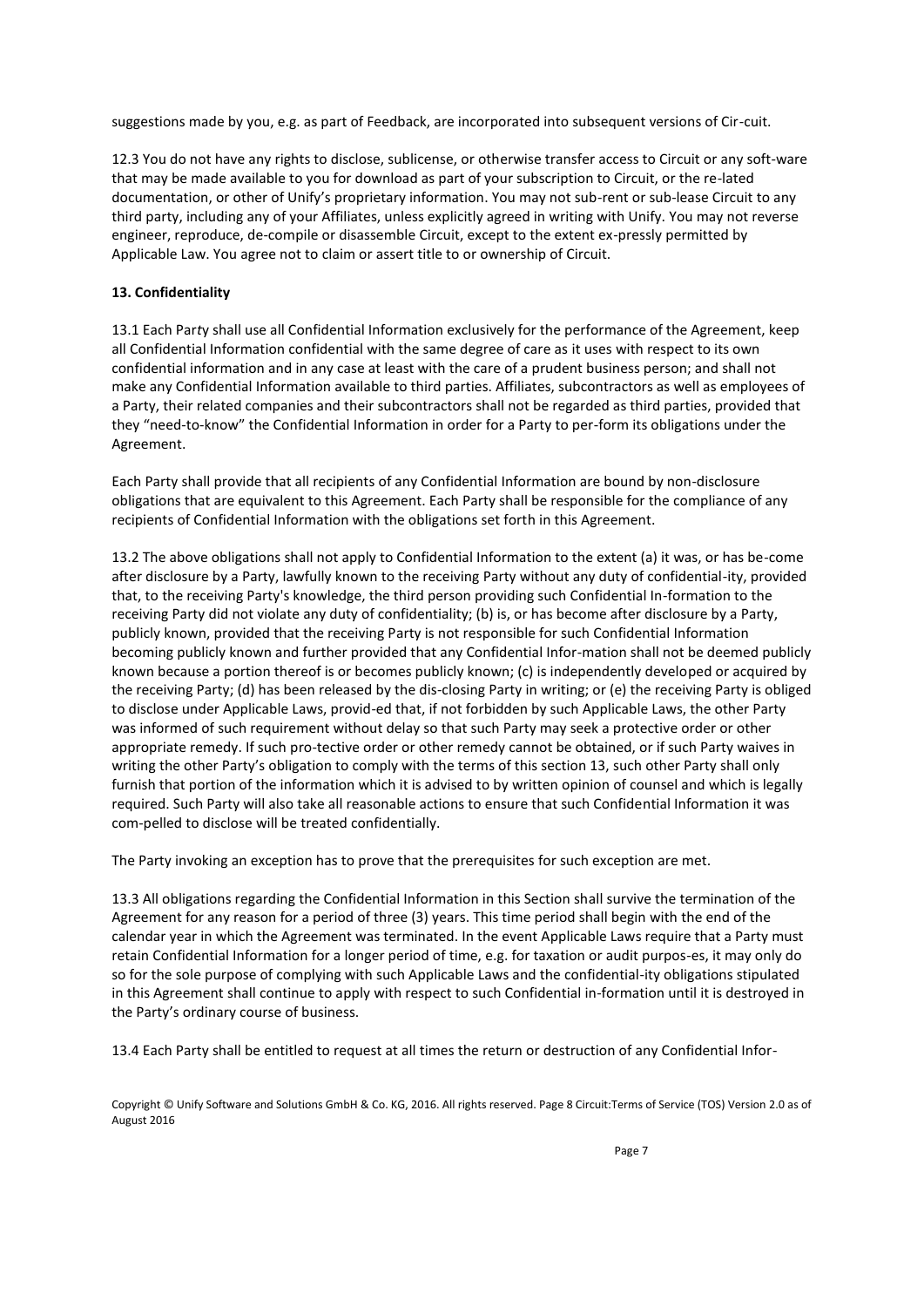mation as well as any copies thereof. The receiving Party undertakes to return, or confirm the destruc-tion of, any Confidential Information within a time period of four (4) weeks from the receipt of such a request.

This shall not apply to (a) routinely made backup copies of electronically stored data; (b) to the extent that the receiving Party is obliged under Applicable Laws to keep the Confidential Information or cop-ies thereof and (c) to the extent that the receiving Party needs the Confidential Information in order to prove the due performance of its contractual obligation or to enforce its rights.

# **14. Downloadable Software**

14.1 In order to use some features of Circuit, or to use Circuit on some devices, you may have to download and install software, e.g. an app for a smartphone or tablet device, or a plugin. Such software is li-censed to you under the terms of the Agreement and, in addition, the terms of our **End User Agree-ment (EULA)** apply. In some cases, the software may contain third-party software components, e.g. Freeware or Open Source Software, which may be subject to additional Third Party EULAs or Open Source Licenses, respectively. Such separate licensing terms shall prevail over Unify's EULA. A copy of the EULA and the separate licensing terms, if any, may be obtained from Unify or the relevant Unify Partner prior to entering the Agreement.

14.2 The EULA and any separate licensing terms will be shown during the installation process or are in-cluded in the Documentation. Any installation of the software is subject to your acceptance of those li-cense terms. If you do not want to accept them, you may not use the downloadable software.

14.3 The software shall only be delivered and licensed in object code form i.e. executable, machine-readable form. There is no claim to delivery of the source code. Insofar as the terms of Open Source Licenses provide for the provision of source code, Unify may elect to make the source code available (a) by including it in the software delivery or (b) upon your request, send separate media in return for reimbursement of expenses, or (c) through Unify's website. Option (b) shall always be available, and covers the relevant Open Source Software used in the current version downladable software for Cir-cuit and all preceding versions, going back to at least three (3) years.

14.4 You may copy such downloadable software for backup or archival purposes, or as part of using Cir-cuit, but for no other purpose. You may not remove or alter any copyright or proprietary notice. You may not reverse engineer, decompile or disassemble the software save where explicitly permitted by law or by applicable Open Source Licenses. Distribution within your business or organization by other means than Circuit (e.g. internal software distribution system) is permitted only to the extent that downloadable software is distributed soley to and for the use of your Circuit Users.

# **15. Warranties**

15.1 Unify will provide Circuit in a professional manner, but we do not warrant that your use of Circuit will always be uninterrupted or error free. The quality and manner of the provision of Circuit is described in more detail in **Annex - Product and Service Description (PSD)** and **Annex - Service Level Agree-ment (SLA)**. For trial uses and FREE service packages, see section 23.

15.2 If there is a Defect in Circuit, Unify will remedy such Defect at its own cost and expense, provided that you notify Unify of such Defect at least in text form without undue delay and in any case not later than five (5) Business Days from your knowledge of the Defect.

15.3 You will render reasonable assistance free of charge, in particular by a prompt implementation of any

Copyright © Unify Software and Solutions GmbH & Co. KG, 2016. All rights reserved. Page 9 Circuit:Terms of Service (TOS) Version 2.0 as of August 2016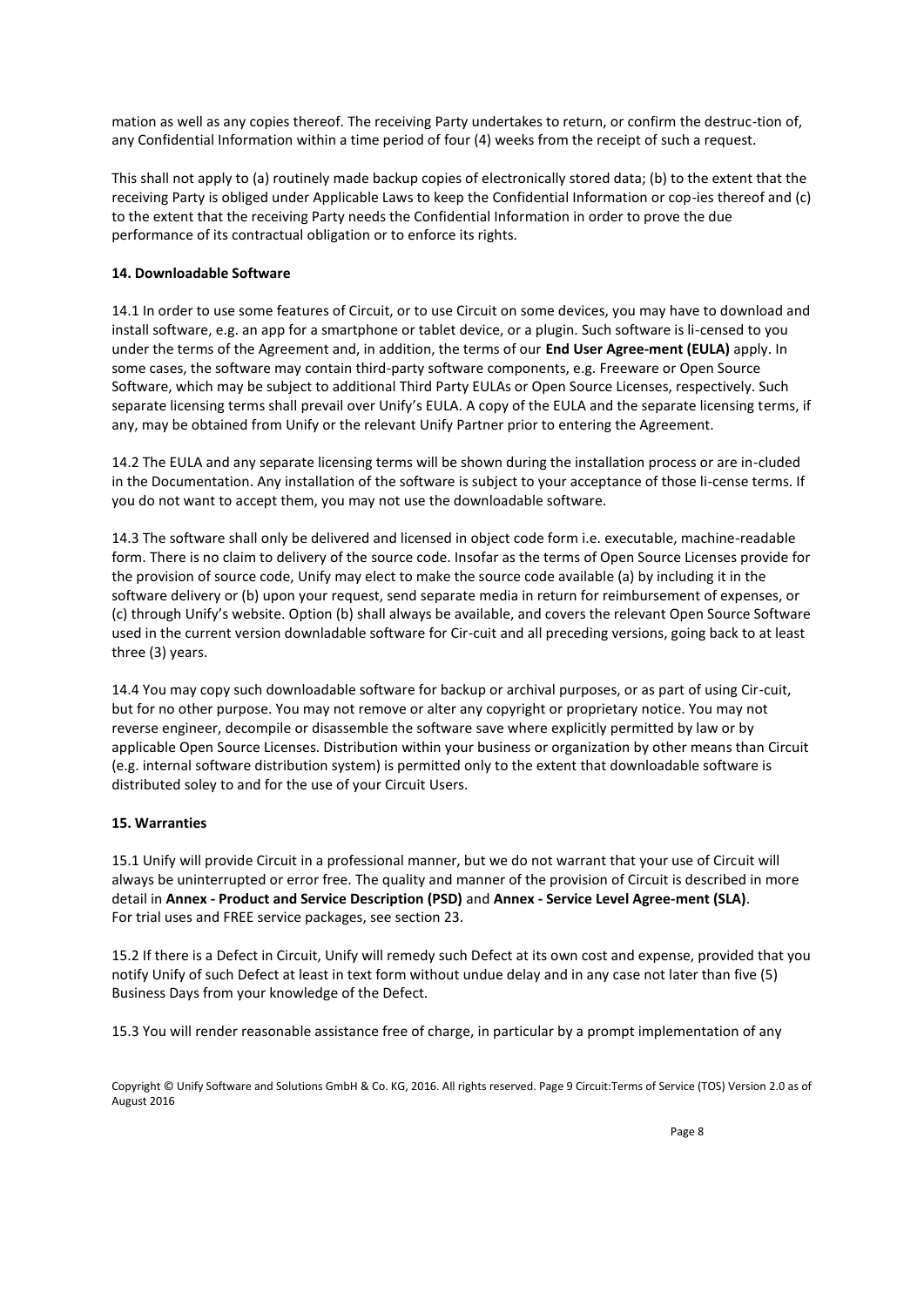work-around solution or the sending of logs. You bear the reasonable costs of an improper assertion of a Defect, in particular if it turns out that Circuit is actually not defective or if Unify is not responsible for the Defect, provided you could have avoided the improper assertion by applying reasonable care when examining the Defect.

15.4 Unify will decide, at its sole discretion, how and when the Defect will be fixed and whether a worka-round will be provided or a correction release of Circuit or the affected component will be made availa-ble.

15.5 With respect to Defects that are within Unify's area of responsibility , your sole remedy is to claim a Service Level Credit to the extent set forth in **Annex - Service Level Agreement (SLA)**, for eligible subscription plans. If the Defect is not remedied and materially impairs your use of Circuit in accord-ance with the Agreement on an ongoing basis, you may terminate the Agreement without regard to the minimum term requirement. In this case, prepaid Fees (if any) shall be refunded to you on a *pro rata* basis i.e. from the time your termination becomes effective.

15.6 Unify shall be exempt from its obligations set forth in this Agreement and may be entitled to an extension of time and a claim for additional costs, if and to the extent Unify is prevented from performing such obligations or is delayed in the performance of such obligations, due to non-fulfillment of your ob-ligations under this Agreement, or in a case of Force Majeure.

15.7 Nothing in this Agreement shall be construed as a guarantee or warranty unless otherwise expressly provided for herein with the words "guarantee" or "warranty

15.8 The provisions of this section 15 are exhaustive with respect to claims based on Defects. Circuit is otherwise provided "as is" and as available. SAFE AS EXPLICITLY DESCRIBED IN THE AGREE-MENT, UNIFY MAKES NO WARRANTIES, EITHER EXPRESS, STATUTORY OR IMPLIED , IN-CLUDING WITHOUT LIMITATION ANY IMPLIED WARRANTIES FOR MERCHANTABILITY, FIT-NESS FOR A PARTICULAR PURPOSE OR NON-INFRINGEMENT OF INTELLECTUAL PROPER-TY RIGHTS. AlLL OTHER RIGHTS AND REMEDIES SHALL BE EXCLUDED. Notwithstanding the above, Unify's statutory liability for intent, bodily damage, fraudulent behaviour, misrepresentation or under applicable product liability law shall not be affected hereby. This also applies to any other liabil-ity which cannot, by Applicable Law, be excluded by means of terms and conditions.

# **16. Intellectual Property Rights Indemnification**

16.1 Unify will indemnify you against liability resulting from (a) a final judgment in proceedings brought by a third party against you that determines that Circuit infringes such third party's Intellectual Property Rights, or (b) a written settlement reached between you and the third party with respect to an asserted infringement of such third party's Intellectual Property Rights, provided that Unify gave its prior written consent to the settlement, including reasonable attoorney's fees incurred in connection therewith.

16.2 Unify may also, at Unify's sole discretion and cost, procure from such third party the Intellectual Prop-erty Rights necessary to continue to provide Circuit to you ; or modify or replace the respective part of Circuit with substantially similar functionality in order to avoid the infringement. If Unify fails to provide these remedies, either Party may terminate the Agreement without regard to any minimum term and Unify will refund you any remaining prepaid Fees.

16.3 You will not acknowledge any infringement alleged by a third party. In the event you elect to cease using the part of Circuit affected by the alleged claim, or Circuit altogether, to minimize the expected damages or for other good reasons, you will inform the third party that the cessation of use does not imply any acknowledgment of the alleged infringement.

Copyright © Unify Software and Solutions GmbH & Co. KG, 2016. All rights reserved. Page 10 Circuit:Terms of Service (TOS) Version 2.0 as of August 2016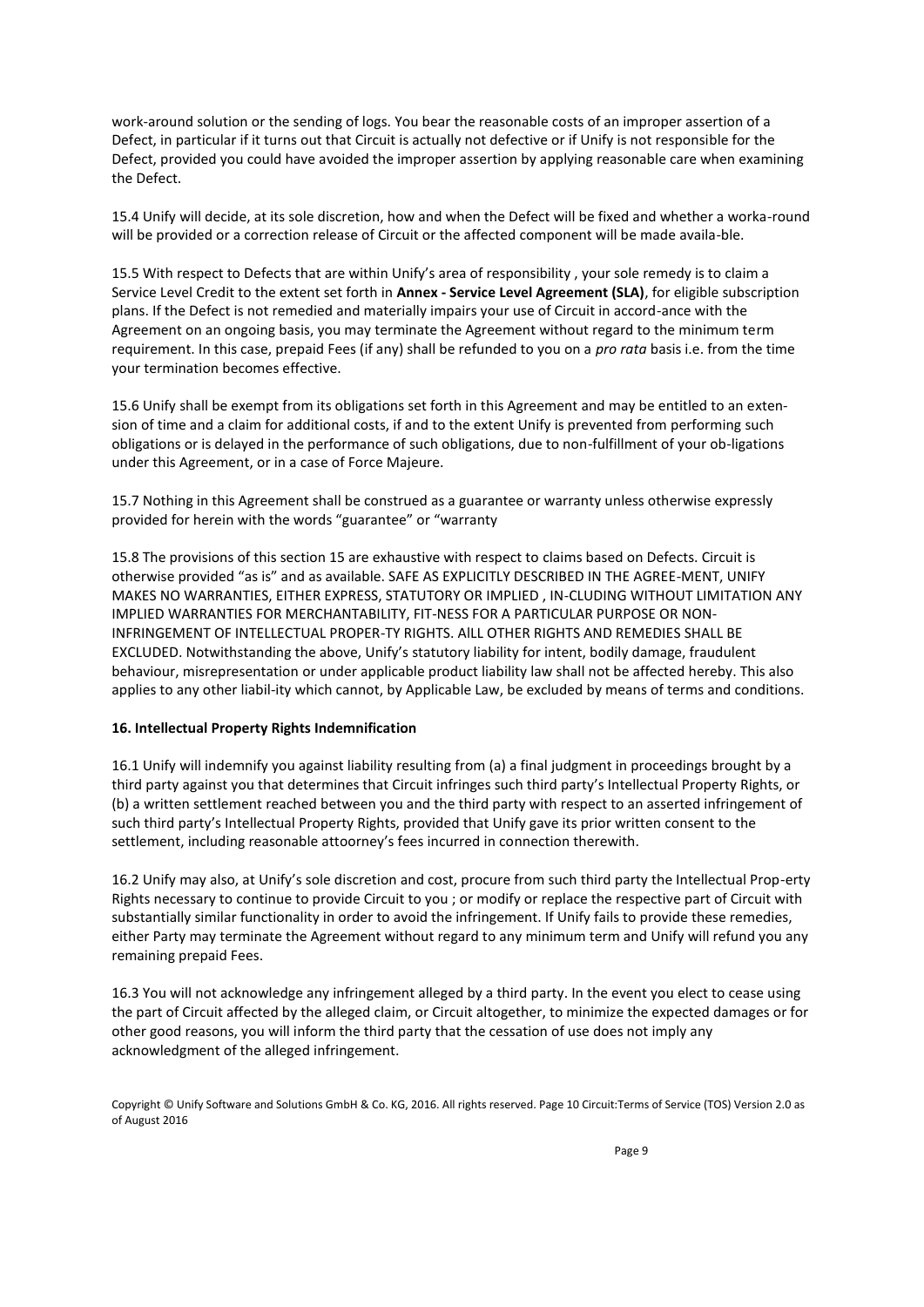16.4 Unify's obligation to indemnify you is subject to you (a) notifying Unify in writing as soon as reasonably possible of any suspected or alleged infringement, (b) not making any admission which is or may be prejudicial to Unify without Unify's prior written consent; (c) giving Unify the right to defend against the allegation, including the negotiation of a settlement prior ; (d) providing Unify with reasonable assis-tance in defending against the alleged infringement; and (e) permitting Unify to provide the remedies set forth in section 16.2.

16.5 Unify's obligation to indemnify you shall be excluded to the extent that the alleged infringement is attributable to you and in particular if it is due to (a) misuse or any use of Circuit in a manner not author-ized by or contrary to Unify's instructions or for a purpose not reasonably contemplated by Unify; (b) the use of any component of Circuit in combination with any hardware equipment, system environment or third-party applications not specifically approved by Unify or foreseen in the Documentation; (c) with respect to downloadable software and without limitation to your rights under Open Source Licenses, a modification thereof that was done without theprior written consent of Unify; (d) use of Circuit outside the scope of the rights of use granted to you under the Agreement; (e) with respect to downloadable software, your failure to use corrections provided or recommended by Unify, including generally avail-able corrections and security fixes for the underlying hardware equipment, third party software or sys-tem environment; (f) any claims relating to a Standard; or (g) in any event where Unify followed a de-sign or instruction furnished or given by you.

16.6 You shall defend and indemnify Unify against any losses, costs, expenses, demands or liabilities aris-ing out of a claim by a third party alleging any infringement if (a) the claim arises from an event speci-fied in section 16.5; (b) Unifys' ability to defend against the alleged claim has been prejudiced by your failure to comply with any requirements of section 16.4; or (c) the claim arises from the use of the Cus-tomer Network.

16.7 The provisions of this section 16 are exhaustive with respect to claims related to an alleged or actual infringement of third-party Intellectual Property Rights, unless Unify acted with intent or fraudulently. All other rights and remedies shall be excluded.

### **17. Liability**

17.1 Subject to the provisions of this section 17, Unify's liability whether by way of indemnity or otherwise for each event or connected series of events arising out of or in connection with the Agreement shall be limited to the lesser of (i) 25% of the Agreement Value or (ii) one hundred thousand euros (EUR 100.000).Unify's aggregate liability under the Agreement shall be limited to an amount equal to 50% of the Agreement Value.

17.2 Unify is not liable for loss of profit indirect damages,, consequential damages , including loss of busi-ness, loss of contracts, interruption of business , expenditures incurred and frustrated expenses , loss or corruption of Circuit User Data, or, without limitation to section 16, claims raised by a third party against you, except as stated below.

Where the Agreement is governed by federal or sate law in the United States, the exclusion of liability set forth in the paragraph above will apply regardless of the form of action, whether in contract, tort, strict product liability, or otherwise, even if Unify is advised in advance of the possibility of the damag-es in question and even if such damages were foreseeable; and even if your remedies fail of their es-sential purpose.

17.3 In the event of loss or corruption of Circuit User Data, Unify's sole obligation is limited to the time and cost of restoring the data from the regular, general backups of the Circuit platform that Unify makes as part of Unify's normal operations. It is otherwise your obligation to ensure that important Circuit User

Copyright © Unify Software and Solutions GmbH & Co. KG, 2016. All rights reserved. Page 11 Circuit:Terms of Service (TOS) Version 2.0 as of August 2016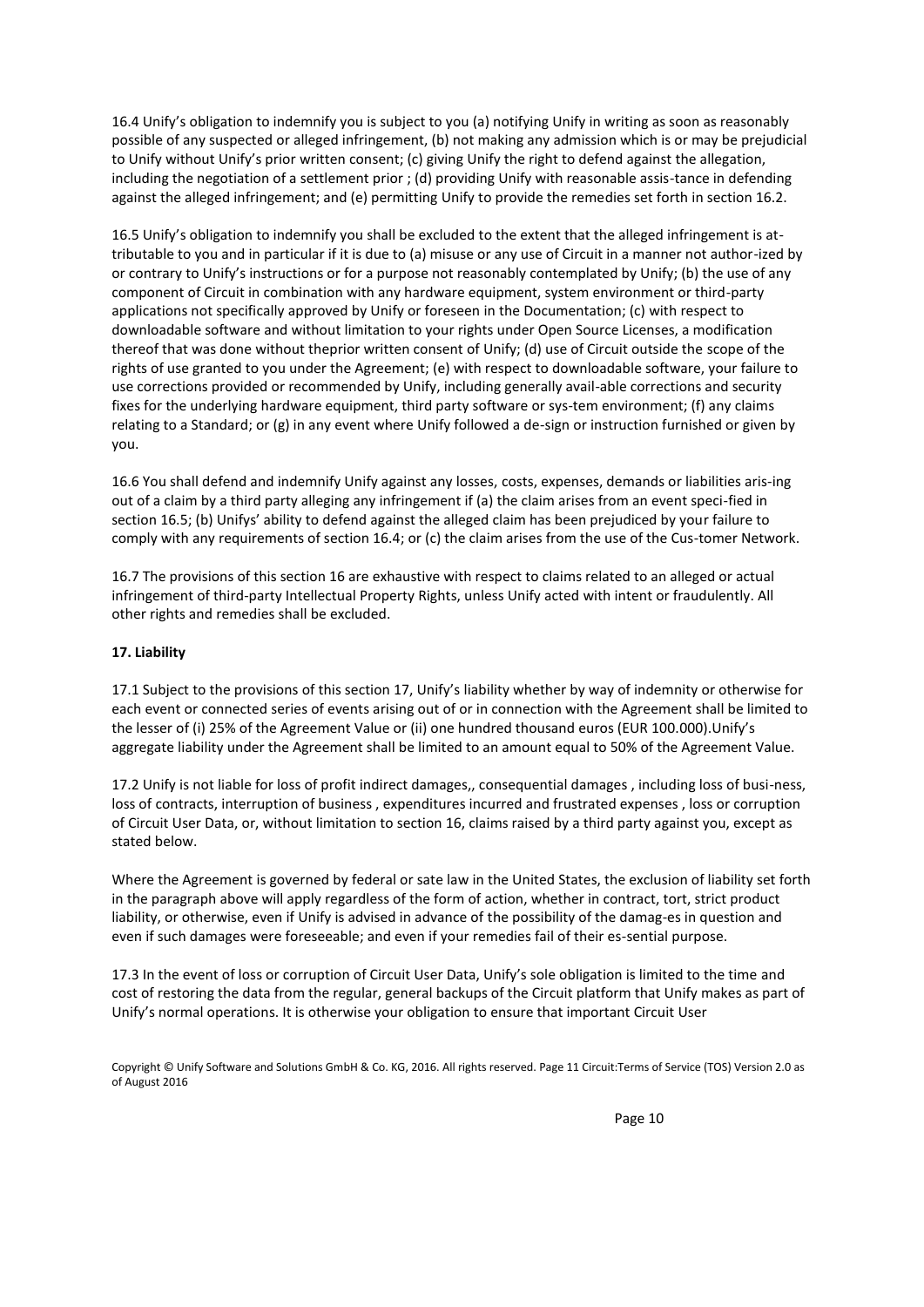Data is not stored on Circuit alone, and to provide for backups or copies of such Circuit User Data on a regular basis. You will not use Circuit as your sole means of storing such important data.

17.4 Nothing in the Agreement shall be construed to limit either Party's liability for fraud or fraudulent misrepresentation, intentional acts or omissions, gross negligence as well as liability under a guarantee, or any mandatory Applicable Laws, e.g. the German the Product Liability Act.

17.5 Unless specified otherwise in your applicable service package, your claims to service level credits as per **Annex - Service Level Agreement (SLA)** shall become time barred six (6) weeks after the Inci-dent occurred. Claims with respect to Defects shall become time barred twelve (12) months from their respective accrual. All other claims that you may be entitled to shall become time barred six (6) months from date on which you became aware or should have become aware of the respective claim, but no later than twelve (12) months from their respective accrual. Any claims based on intent shall not be affected thereby.

# **18. Term and Termination**

18.1 If you submit your registration for the Circuit subscription via the Circuit Portal, the Agreement be-comes effective on the date Unify accepts your registration, as indicated through the confirmatory email Unifysends to you. If you submit the registration to Circuit "offline", i.e. in paper form, through one of our sales representatives or through a Unify Partner, the Agreement becomes effective on the date it is signed by both Parties or on the individually agreed date (each the "Effective Date").

18.2 The minimum term of a paid-for subscription is twelve (12) months from the Effective Date. Thereafter, the term shall renew automatically for consecutive twelve (12) month periods until the Agreement is terminated with a notice period of three (3) months to the end of the minimum term or any extension term. A different minimum term may apply, depending on special offers.

18.3 Nothing in this Agreement shall be construed to limit the right of a Party to terminate for good cause in accordance with Applicable Laws.

18.4 Without limitation to Unify's rights to terminate stipulated elsewhere in this Agreement, Unify may terminate the Agreement for good cause with immediate effect if

- you fail to make a due payment within thirty (30) days of the receipt of a written reminder ;
- you stop your payments due to a petition for the commencement of insolvency proceedings being filed against your assets, or if insolvency proceedings are opened against your assets, or if the opening of insolvency proceedings is rejected due to a lack of assets;
- if Unify is forced to do so in order to comply with Applicable Laws
- if Unify is ordered to do so by a competent court or authority or
- if you are otherwise in material breach of your obligations under the Agreement and fail to remedy the breach without undue delay but no later than thirty (30) days after receipt of a written reminder, unless a reminder is not necessary by law.

The second bullet shall not apply if your organization is a company incorporated under German law.

18.5 Unify may, without liability to you, suspend each and any Circuit User who does not comply with the terms of this Agreement, the **Acceptable Use Policy (AUP)** or the **Support Forum Rules (SFR)** for Circuit, provided the dispute resolution procedure was not successful. Unify may also suspend or ter-minate all or parts of your Circuit Tenancy without notice and without giving prior notice, if (a) Unify reasonably determines that you have grossly violated this Agreement or (b) Unify is ordered to do so by a court or authority in any country.

Unify may, upon such suspenstion or termination, deactivate or delete and bar access to all of your

Copyright © Unify Software and Solutions GmbH & Co. KG, 2016. All rights reserved. Page 12 Circuit:Terms of Service (TOS) Version 2.0 as of August 2016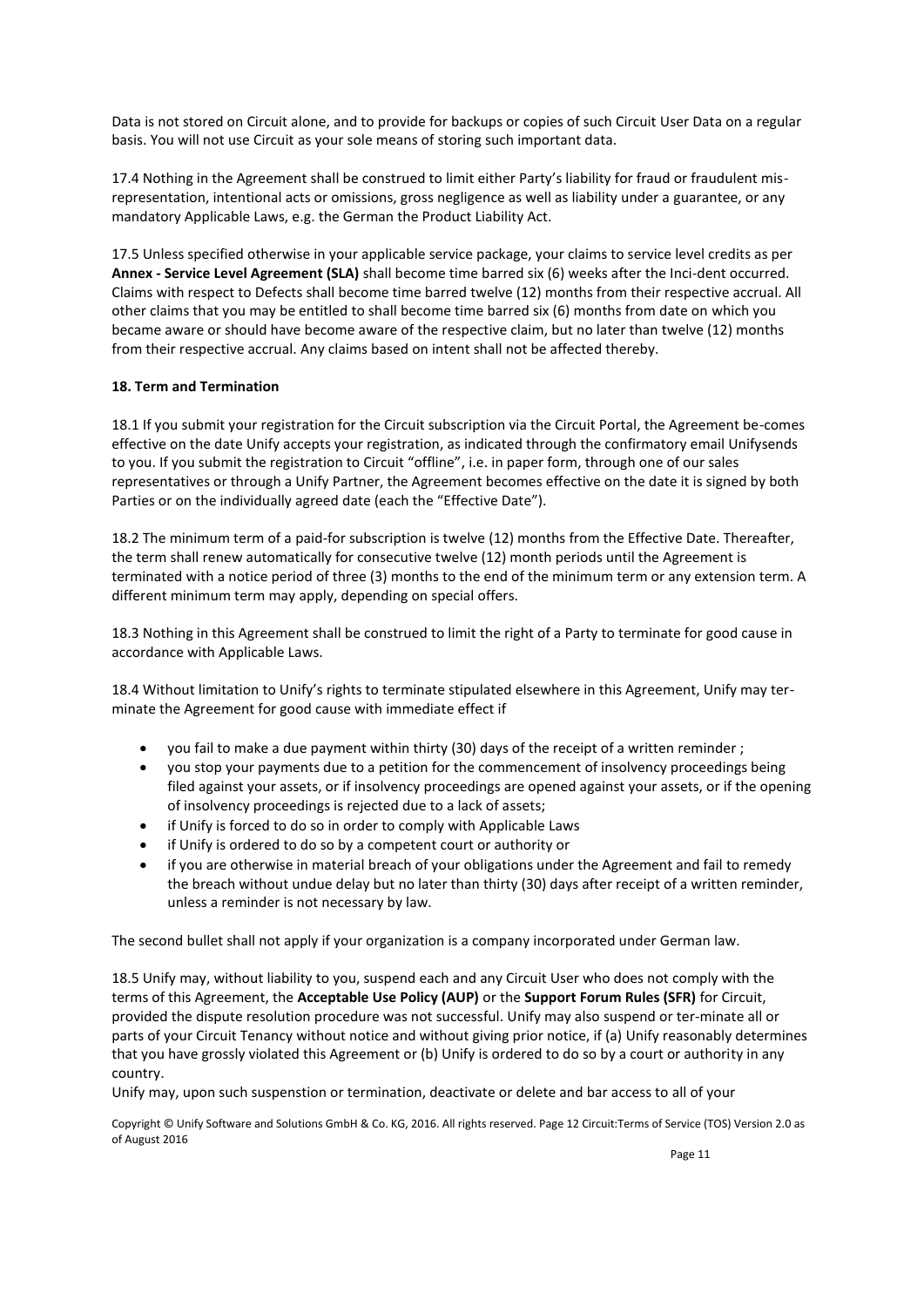Circuit Users and Circuit User Data,without refund or compensation.

18.6 Upon receipt of the termination notice, Unify will provide a facility from which you can download your Circuit User's Circuit User Content prior to the expiry of the Agreement, unless Unify is prohibited to do so by Applicable Laws. In general, the download facility will be made available for up to thirty (30) days from expiry of the Agreement. Upon expiry of that period, Unify may completely remove all of your Cir-cuit User Accounts together with all Circuit User Data that such Circuit Users may have (still) stored in Circuit.

Upon the termination becoming effective, you will erase or otherwise destroy all copies of the down-loadable software, including apps or plugins that you may have obtained through your subscription to Circuit. With the exception of the download facility, you will also cease to use any part of Circuit even if it should still be available to you.

In the event Unify terminated the Agreement for good cause attributable to you, Unify may make ac-cess to the download facility dependant on the payment of all outstanding fees, and prepayment of the fees for the relevant time during which the download facility is to be provided.

18.7 Notwithstanding any minimum term commitment, Unify may terminate the Agreement at any time with effect to the end of a calendar month, giving at least one (1) year advance notice, if Unify declares Cir-cuit to be end-of-life i.e. will cease to offer Circuit.

## **19. Changes to Circuit and the Agreement**

19.1 Unify may, at any time and at its sole discretion, further develop and expand Circuit and may replace or update or extend certain functionalities of Circuit by functionally equivalent functions. Unify may se-lect and/or modify at its sole discretion the equipment, hardware, software including utilities and tools, telecommunications equipment and terminals, IT systems and other items including the associated documentation (e.g. operating instructions, application guides and specifications) and the configura-tion used to provide Circuit to you, provided that this does not materially impair the provision of Circuit to you. Where feasible, Unify will announce possible changes in Circuit that affect the system require-ments, adequately in advance.

19.2 Unify may at any time change the terms of this Agreement and the other terms and conditions referenced by it, or add or remove functionality or implement other changes that require changes on your side, such as a change of your browser, microphone settings or the exporting of data. In this case, Unifywill provide you with thirty (30) days notice by sending an email to the Customer Contact, and, at Unify'sdiscretion, also in other suitable forms. If you do nothing and continue to use Circuit after the change becomes effective, you are deemed to have accepted the changed terms.

If you do not want to accept the changed terms, you may terminate your subscription to Circuit with ef-fect as of the date the change to the terms of the Agreement becomes effective. In this case, you must send Unify a notice, through the Customer Contact.

If Unify has to implement a change because there is a requirement under Applicable Laws which can-not be reasonably and in a legally compliant manner be avoided or circumvented, Unify will still inform you of the changes, but you do not have a right to terminate.

19.3 With respect to adjustments of the Fees, **Annex Payment and Pricing Terms (PPT)** applies.

#### **20. Fees**

The Fees and payment terms for Circuit are described in **Annex Payment and Pricing Terms (PPT)**.

Copyright © Unify Software and Solutions GmbH & Co. KG, 2016. All rights reserved. Page 13 Circuit:Terms of Service (TOS) Version 2.0 as of August 2016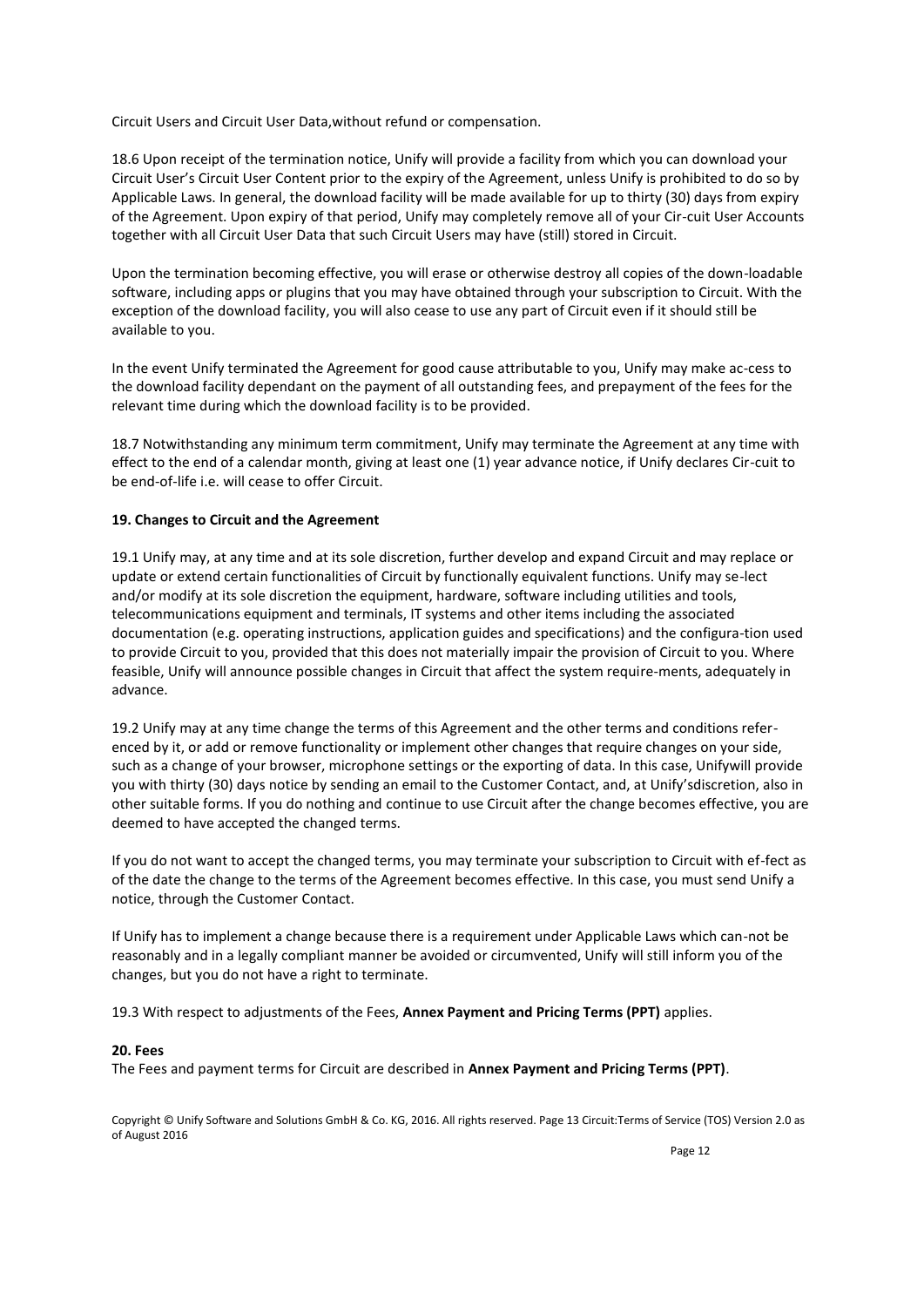# **21. Subcontractors**

You understand that Unify may, at itssole discretion, use subcontractors and third-party suppliers for the performance of any of Unify's obligations under the Agreement. Unify's obligations under section 9 shall not be limited thereby.

# **22. Export Control Regulations**

22.1 Any of Unify's obligations under the Agreement are subject to the proviso that fulfillment is not restricted by any impediments arising out of the Applicable Export Control Laws. You, the Customer, repre-sent that you are not a citizen of an embargoed country or a prohibited end user under Applicable Ex-port Control Laws.

22.2 For the purpose of this section 22, the term "Goods" refers to hardware and/or software and/or technology as well as corresponding documentation that is made available to you in any form, regardless of the mode of provision and explicitly including software that is made available in SaaS form, includ-ing Circuit). If you transfer Goods delivered by Unify, or works or services (including all kinds of technical support) performed by Unify, to a third party, or if you re-export such Goods, works or services, you must com-ply with the Applicable Export Control Laws.

22.3 Prior to any transfer or export/re-export of Goods, works or services, you must in particular check and ensure by taking appropriate and verified contractual, technical and organizational measures that

- there will be no infringement of an embargo imposed by the Federal Republic of Germany and/or the European Union and/or the United States of America and/ or the United Nations by such trans-fer or export/re-export, by brokering of agreements concerning those Goods, works or services or by provision of other economic resources in connection with those Goods, works or services, also considering the limitations of domestic business and prohibitions of by-passing those embargos;
- such Goods, works and services are not intended for use in connection with armaments, nuclear technology or weapons, if and to the extent such use is subject to prohibition or authorization, un-less you have obtained the required authorization;
- you are at all times in compliance with the regulations of all applicable "Sanctioned Party Lists" or "Denied Persons Lists" or similar lists of the Federal Republic of Germany, the European Union and the United States of America concerning the trading with entities, persons and organizations listed therein.

22.4 If so required to enable a competent export control or customs authority or Unify to conduct export control or customs checks, you will, upon Unify's or such authority' request, promptly provide Unify and the authority with all relevant information pertaining to the particular end-user or end-customer (e.g. the Circuit Users), the particular destination and the particular intended use of the Goods, works and services provided by Unify, as well as any export control restrictions required by Applicable Export Control Laws.

22.5 You will indemnify and hold harmless Unify from and against any claim, proceeding, action, fine, loss, cost and damages arising out of or relating to any non-compliance of Customer with this section 22 and any breach of Applicable Export Control Laws, and you will compensate Unify for all losses and expenses resulting thereof.

# **23. Special Provisions for FREE subscriptions and trials**

23.1 The terms of this section apply to FREE service package and trial subscriptions onlyand, take prece-

Copyright © Unify Software and Solutions GmbH & Co. KG, 2016. All rights reserved. Page 14 Circuit:Terms of Service (TOS) Version 2.0 as of August 2016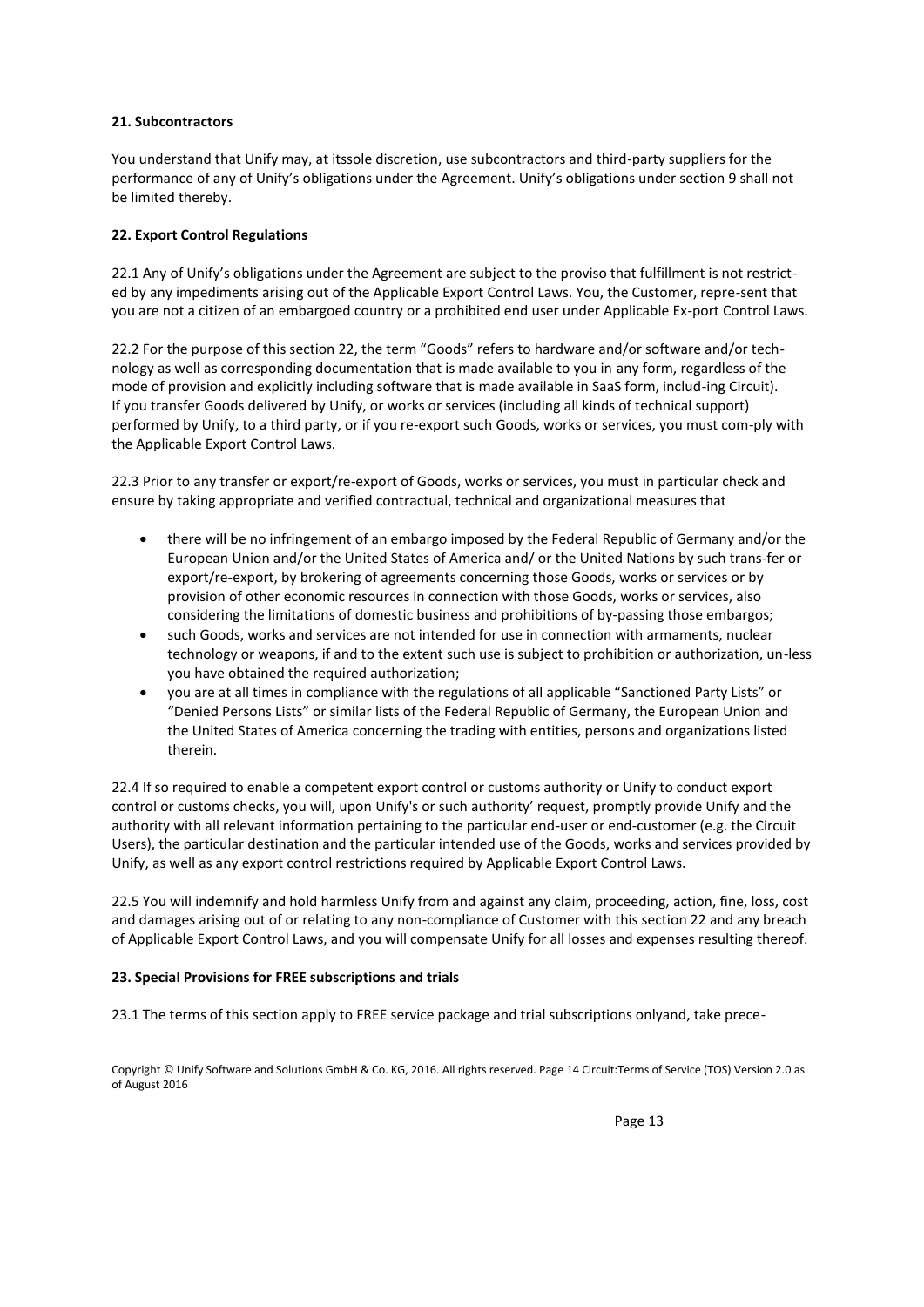dence over any other term of the Agreement with respect to Free service package or Trial subscrip-tions only. Please read carefully, as this kind of access to Circuit is subject to certain limitations not applicable to a paidfor subscription.

23.2 Under a subscription to the FREE service package for Circuit, Unify provide Circuit to you without charge.The FREE service package is subject to certain technical and functional limitations, as de-scribed in **Annex - Product and Service Description (PSD)**. You are under no obligation to purchase a paid-for subscription, and Unify is under no obligation to offer you a paid-for subscription.

23.3 You may upgrade from a FREE service package subscription to a paid-for subscription at any time. If so, you will have to choose which of your Circuit Users shall be upgraded to the paid-for subscription. Those of your Circuit Users that are not upgraded, and all of their Circuit User Data, will then be delet-ed.

23.4 Unify does not charge you for the FREE service package subscription, and in turn you will not charge Unify for anything you do with, or submit to, Circuit, including Feedback. You will bear any and all costs of your FREE service package subscription. You bear the risk of, and the cost of, any loss of da-ta, loss of revenue, time and effort caused by your use of a Free service package subscription.

23.5 There is no specific time limit to the FREE service package subscription, and Unify does not warrant that subscriptions to the FREE service package will always be available. Unify may discontinue to al-low, or terminate, FREE service package subscriptions, or alter the technical or functional limitations at any time, giving at least four (4) weeks advance notice. You should not use a Free Service Package subscription or trial subscription (as further described in Section 23.8 below) with any data that you cannot afford to lose or with data of which you do not have a separate backup physically stored out-side of Circuit, unless you intend to purchase a subscription later. Keep this in mind when entering or creating or receiving data into Circuit under a FREE service package or a trial subscription.

23.6 Circuit is provided "as is" under the FREE or a trial subscriptions i.e. Unify will use reasonable efforts to provide Circuit to you, but Unify's service level commitments as per **Annex - Service Level Agreement (SLA)** do not apply. You understand that Circuit may not be available at all times and that no SLA credits are available to you under these subscriptions. You accept that the availability of Cir-cuit may even be less than the lowest commitment Unify gives to its paid-for subscribers.

You understand and accept that you assume all risks of use, quality, and performance with respect to the FREE or trial use. Unify disclaims any and all warranties with respect to Circuit and the related Documentation, whether express or implied, including specifically implied warranties of merchantability and fitness for a particular purpose. Unify disclaims any liability for any problems in or caused by your trial use of Circuit, whether direct, indirect, special, or consequential, including loss of profits.

23.7 Unify's liability for the injury of life, body or health, for intent or in the case of mandatory statutory liabilityshall remain as per the Applicable Law. Any other claims for damages based on whatever legal rea-son, in particular loss of profit, data and/or information, consequential harm caused by a Defect, in-cluding infringement of duties arising in connection with the contract or tort, shall be excluded.

Nothing in this section 23 intends to limit Unify's mandatory statutory liability for intent, bodily damage, fraudulent behaviour, misrepresentation or under applicable *product liability la*w. This also applies to any other liability which cannot, by Applicable Law, be excluded.

23.8 A trial subscription must be individually arranged with Unify or your Unify Partner. In addition to the provisions applicable to Free subscriptions above, the following applies to any Free subscription that has been upgraded to a trial subscription:

Copyright © Unify Software and Solutions GmbH & Co. KG, 2016. All rights reserved. Page 15 Circuit:Terms of Service (TOS) Version 2.0 as of August 2016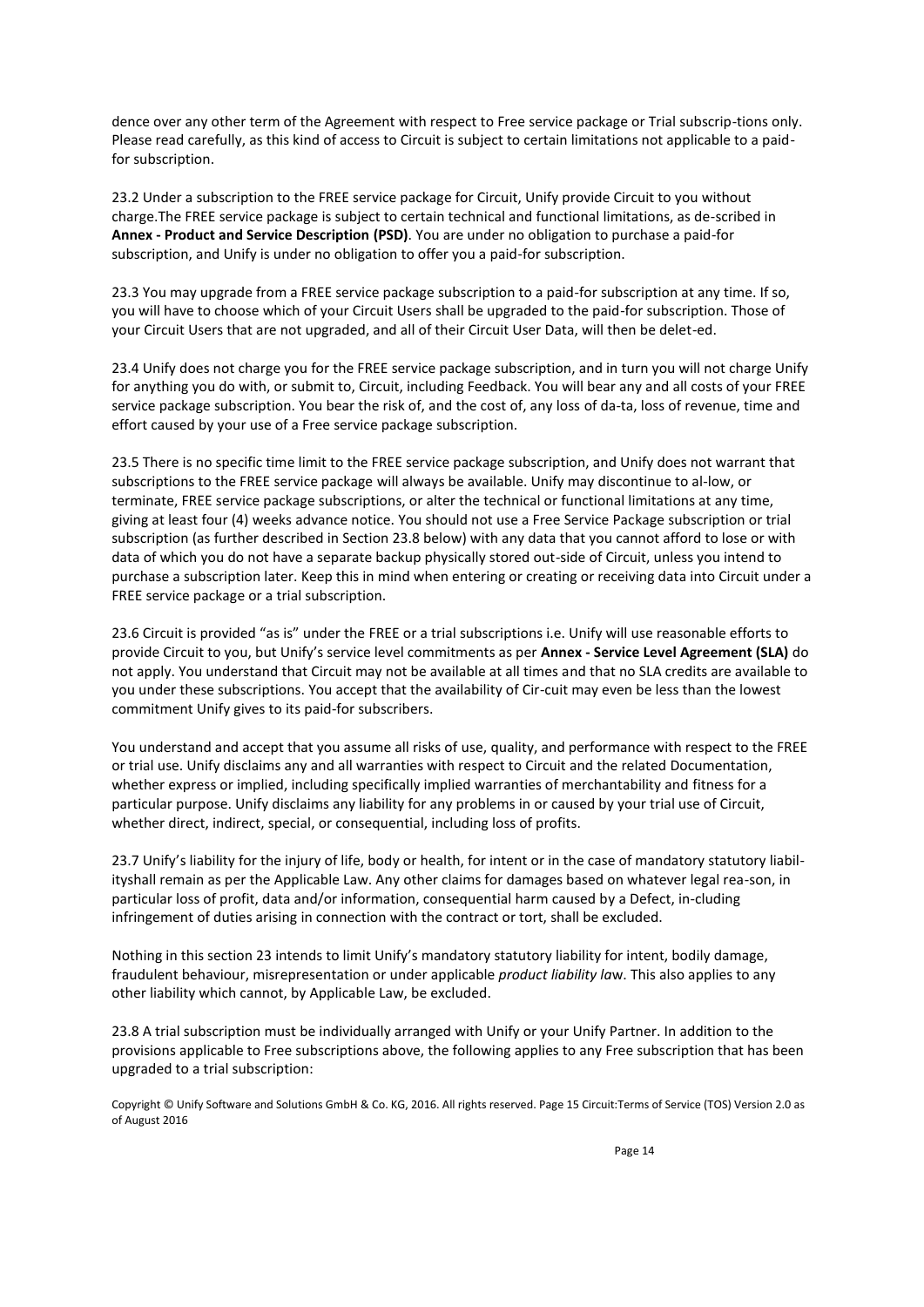- You must have a FREE subscription which will then, for the term of the trial, be upgraded to have the advanced functionalities that are usually only available in the paid-for service packages.
- Unify does not charge you for the trial, but you understand that the service levels and SLA credits stipulated in **Annex - Service Level Agreement (SLA)** do not apply.
- Once your trial period nears its end, Unify or your Unify Partner may ask you if you would like to purchase a subscription.
- In the event you elect to upgrade to a paid-for service package, all of your existing Circuit Users and their Circuit User Data will be migrated and available under the new subscription plan.In the event you do not want to purchase a subscription, upon expiry of the trial term you and your Circuit Users will be downgraded again to the reduced set of functionalities available in the FREE service package subscription.
- Unify may elect to cease offering new trials at any time.

### **24. General Provisions**

### 24.1 Proprietary Rights

As to the trademarks, industrial designmarks, names or domain names of Unify and to those of Unify's suppliers (for the purpose of this clause, "Marks"), Unify and they retain ownership of all Intellectual Property Rights in all of the Marks associated with or used in or displayed with Circuit. You may not frame or utilize framing techniques to enclose any of Unify's or Unify's suppliers' Marks, or other of Unify's or Unify's supplier's proprietary information (including images, text, page layout, or form) with-out Unify's express written consent. You may not use any meta tags or any other "hidden text" utilizing Unify's or Unify's suppliers' Marks without the respective Mark owner's written consent.

### 24.2 Marketing

Unify may use your organization's name, Mark and logo on Unify'swebsite. Unify may also use your organization's name, Mark and logo in Unify'smarketing materials, provided you pre-approve such use, not to be unreasonably withheld, in writing. Without requiring prior approval Unify may state the fact that you are a customer of Unify and that you are using Circuit, without revealing specifics about the relationship. 24.3 Independent Parties

You and Unify each acts as an independent contractor and not as an agent, partner, or joint venture with the other Party for any purpose. Except as provided in the Agreement, neither you nor Unify shall have any right, power, or authority to act or to create any obligation, express or implied, on behalf of the other Party.

#### 24.4 Entire Agreement, Written Form

The Agreement, and any documents incorporated or referenced to herein, constitute the entire agree-ment between you and Unify relating to the subject matter thereof and supersede all prior agreements between you and Unify with respect to that subject matter, whether written or oral. The Agreement may only be amended in writing. The same applies to a waiver of the written form requirement.

#### 24.5 Assignment

You may not assign or transfer this Agreement, and any rights and licenses granted hereunder, unless otherwise provided for by mandatory statutory law. Unify may assign this Agreement without restriction and in compliance with all Applicable Law..

#### 24.6 Force Majeure

Copyright © Unify Software and Solutions GmbH & Co. KG, 2016. All rights reserved. Page 16 Circuit:Terms of Service (TOS) Version 2.0 as of August 2016